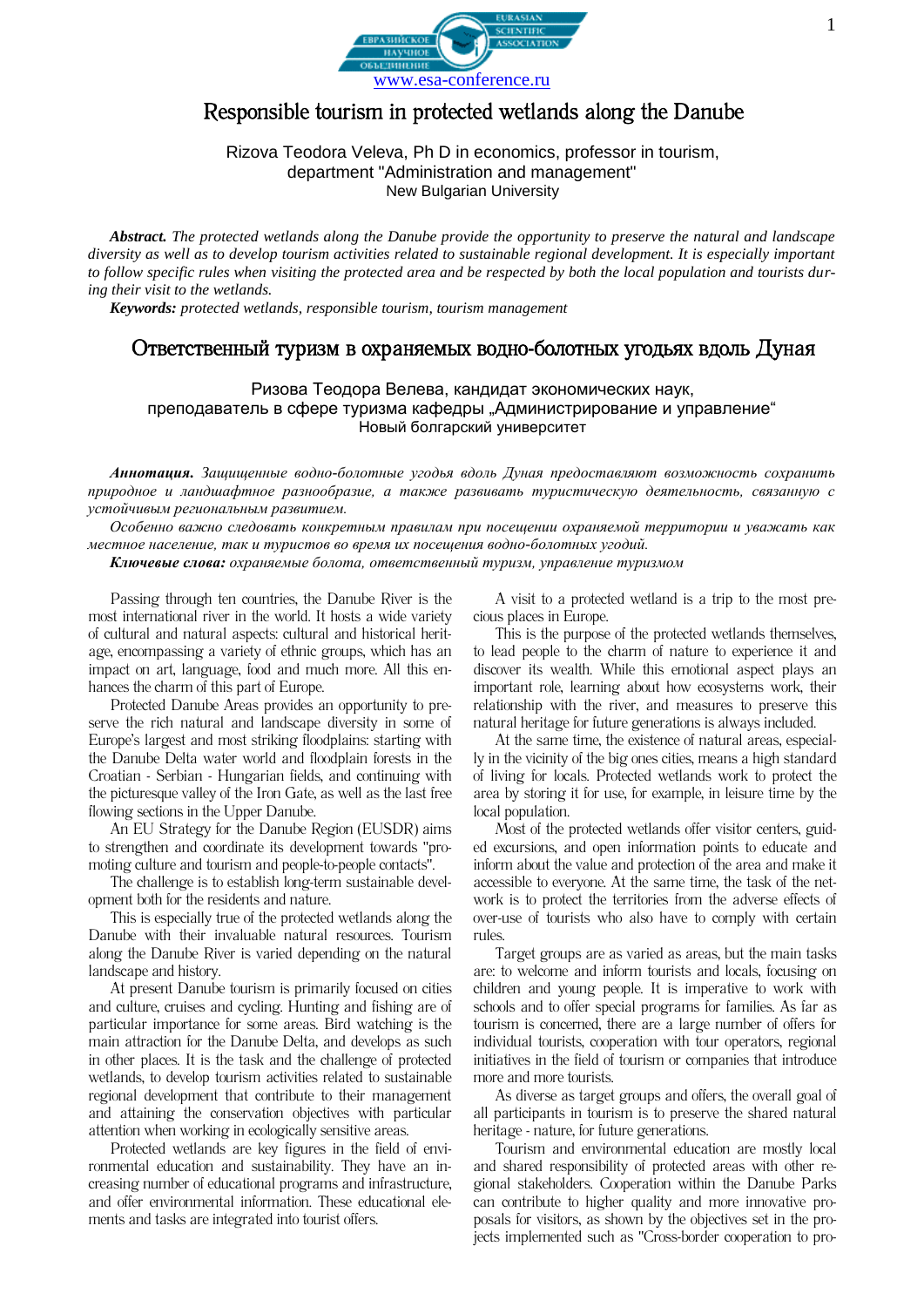

mote ecotourism in the Danube municipalities" and the project "Cross-border cooperation between Bulgaria and Romania ":

- Develop innovative proposals with an international perspective on the Danube as well as a cross-border and transnational tour

- Joint development of didactic materials and cross-border or transnational educational programs for young people

Responsible tourism

Our joint responsibility during a visit is to show the natural wonders of the protected areas on the Danube and to provide an opportunity for unforgettable experiences in nature.

It is a common responsibility to protect protected wetlands for future generations.

It is necessary to follow specific rules when visiting a protected area such as:

- All protected areas have specific rules for strictly protected areas not available to the public:

- A visitor from the visitor center you wish to visit is required to inform tourists about the places of observation so as to cause the least disturbance.

- No traces left after the visit: Waste is exported out of the protected area.

- The movement is on marked walking or cycling hiking trails.

- Not all water authorities allow rowing and swimming. It is imperative to contact the visitor centers offering this service. If possible, motor boat trips are provided - allowing for a stronger experience among nature with minimal impact from tourists' visit.

Providing well-managed sustainable tourism practices as well as tourist information on the importance of wetlands is an important prerequisite for preserving all wetlands around the world and ensuring long-term benefits for local communities, wildlife economies and biodiversity.

Persina Nature Park

Persina Nature Park was declared 2000. With a total area of 21 762 hectares, it covers areas of Svishtovsko-Belene plain and part of Nikopol Plateau.

The main objectives of the park are to preserve and restore the natural condition of the numerous islands, inland marshes and Danube wetlands. The park includes two island groups: Nicopolis Island Group and Belene Islands Complex. Part of the complex is Persin Island (known as Belene Island) - the largest island on the Bulgarian Danube River. On the island is the first restored Danube wetland.

The most remarkable ecosystems in the Park are floodplain forests and marshes. Several protected areas have been designated for the protection of these habitats: the Reserves Kitka and Milka located on the islands of the same name, Persinski Mlata Reserves Reserve, Persin - East Protected Zone located in the eastern part of Persin Island, Kaikusha Protected Site located on the southern boundary of the Park, and Plavalla Protected Site, near the town of Nikopol.

The most precious wealth of the Park is the birds - there are over 210 species. The natural floodplains of willows and poplars, as well as the Danube marshes, are the only place where rare and endangered species of birds such as shrimp, cormorant, white-tailed potato, various herons and terns nest. One of the symbols of the Park is the Sea Eagle.

**Excursions** 

Recreation and observation points are located along the river. They offer spectacular views: flooded forests, colorful landscapes and various bird species.

Five kayaks are available to be hired, as well as a six-seat motor boat that is used for a special water route "In the Boundaries of the Danube". It is possible to see many herons, cormorants, spoonbills, and in the winter pelicans and swans.

There is a special route focused on the restoration of wetlands and the monitoring of many rare and endangered species. This route leads to the wetland and marshes of Persin Island, which requires special permission to access the island. Ibisha Island

Ibisha is an island on the Danube River (717 km), located opposite the village of Dolni Tsibar, east of the town of Lom, which has naturally formed under the influence of the river stream - originated from the sand and earth deposits, weak.

With an area of 372 hectares, the island has been on the list of wetlands of international importance since 24 September 2002. Most of Ebiла is overgrown with the Alvus glutinosa, white (Salix alba) and Salix fragilis willow, poplar alpine (Populus alba) and poplar black poplar (Populus nigra), combined with poplar and hygrophilic grasslands. Forests have a rich, practically impassable pseudolian and blackberry bush (Rubus sp.). The west coast of the island is a large, sandy, hairless vegetation. Around the IbHsha river shoals are formed. The island's water regime entirely depends on the Danube regime, as part of the island is flooded at high water levels.

The most valuable element of the island's vegetation is floodplain forests (Alnus glutinosa), Salix fragilis, Populus alba and Populus nigra.

From the fish in the river stream around the island, there are species typical of this part of the Danube River - pike (Esox lucius), carp (Cyprinus carpio), Tinca tinca, scardinius erythrophthalmus etc.

The international significance of the island of Ibisha is determined by the presence of the largest mixed colon and cormorant colony in our country. It is a site of global importance for the nesting cormorant Phalacrocorax pygmeus and one of the five most important places in Bulgaria for the nesting heron Nycticorax nycticorax, Ardeola ralloides and Platalea leucorodia. The existence of the colony of herons and cormorants is entirely dependent on the island's floodplain, as a nesting site and the presence of shallow and river shallows needed to find food, the MOEW reported.

Part of the island's territory is under strict protection as a protected reserve. In 1997 the site was declared BirdLife International as an Important Bird Area. In 1998, the island was declared a CORINE place because of its European importance for the conservation of rare and endangered habitats, plants and animals, including birds. Ibiza Island falls within the protected areas - Natura 2000 sites under both EU Directives, the Birds Directive and the Habitats Directive.

Lake Srebarna

The Srebarna Nature Reserve is one of the ornithological wetlands in Bulgaria. It is located 18 km west of the town of Silistra and 1 km from the Danube riverbank. Immediately to its west coast is the village of Srebarna of the same name. The total area of the protected area is 901.2 hectares, including the Danube island of Devnya and the Danube between the coast and the island.

The lake is unique in its kind with the free floating islands on the surface, which in its movements change the pattern formed by the water and plant spots. Extremely inspiring view is the lake-faded lake mirror, a view that contrasts with the bright yellow reeds.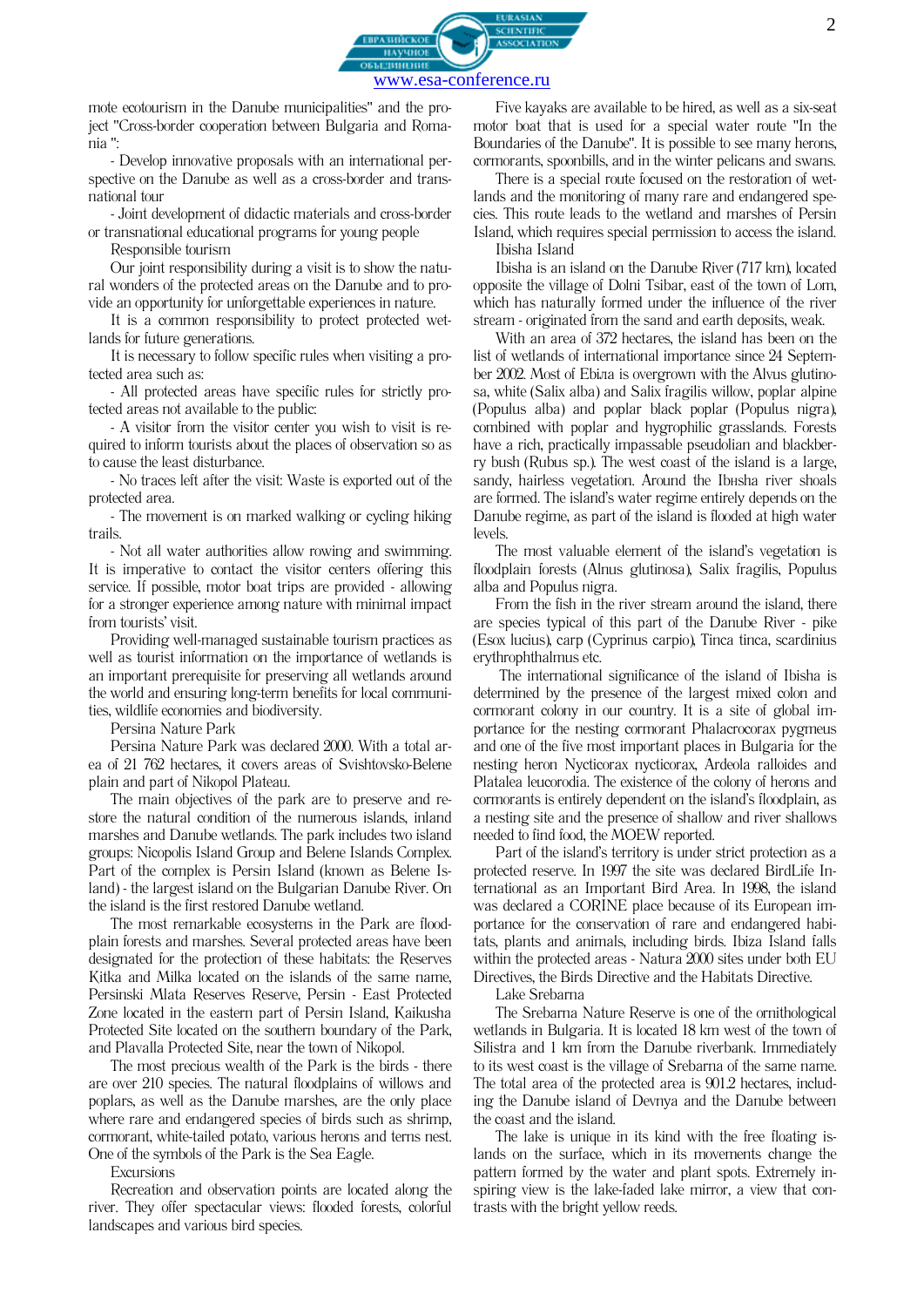

Since 1965 the reserve has been included in the list of the most important wetlands in Europe, produced by the International Birdwatching Bureau.

In 1975, it was declared a wetland of international importance under the Ramsar Convention, and since 1977 it has been a biosphere reserve according to UNESCO criteria. Its greatest recognition was the Srebarna Reserve in 1983. It is proposed to be included in the World Heritage List at the seventh regular session of the World Heritage Committee "as a natural functioning ecosystem providing an important living environment for endangered bird species - Dalmatian Pelican".

The Dalmatian Pelican and the Big White Heron nest only in Srebarna. Two other species of small cormorant and white-eyed potato have some of the most important nesting sites in the country, and the Red-breasted Goose - one of the most significant wintering species. Many of these bird species are globally threatened.

Protected area of Kalimok-Brushlen

The Protected Site "Kalimok-Brushlen" is designed to protect one of the few remaining wetlands along the Danube and its unique diversity. It covers an area of about 6000 hectares. The region can be characterized as one of the country's ten most representative areas of conservation value for the protection of natural marshes, riparian and marshland habitats. The wetland zone "Kalimok-Brushlen" is a habitat of plant and animal species that are rare at national and European level.

Because of its rich biodiversity, a protected area is an attractive place for tourism. The fauna includes 109 species of algae, 10 mosses, 16 mushrooms, and over 300 higher plants. The greatest wealth of the Protected Site is the birds - 242 species, 134 of which nest.

Bird watching is a top priority, birds are numerous, attractive and easy to see. Species such as the Dalmatian Pelican and the Spurge grow their little ones here.

For many protected bird species this place is a stop in their migration. There are birds that are wintering here, which allows for ecotourism during the cold months of the year. One of the largest colonies in Bulgaria of herons and some of the last remaining old elm, black poplar and Vardimski oak in Bulgaria are here.

#### Natural Park Roussenski Lom

Roussenski Lom Nature Park is located in Northeastern Bulgaria, along the canyon of the Roussenski Lom River Valley, the last right tributary of the Danube River. Its area is 3,408 hectares.

Within the endless valley of the river the forests are interwoven into the wild beauty of the rocky peaks, the old fortresses and settlements.

The flora of Roussenski Lom covers 902 species of higher plants and 13 species of orchids.

The bird species - a total of 192, of which 174 are under protection - a reason why the valley of the Lom River is declared an important ornithological site. Especially interesting for scientists are the species inhabiting rocks such as: Egyptian Vulture, Black Stork, White-tailed Buzzard, owls, etc.

Near the Roussenski Lom River there are 70 of the 90 mammal species in Bulgaria, 26 of which are different types of bats. The high percentage of rare and protected mammalian species is due to the diversity of living conditions and habitats, and proves the conservation value of the Park for their conservation.

The historical monuments are an integral part of Roussenski Lom Natural Park. They are everywhere. They create an incredible atmosphere, a sense of past times and a historic close proximity. There are two archeological reserves in the park - Ivanovo Rock Churches and the Medieval Fortress of Cherven.

The cultural and historical image of the Lom River valley will be boring, with no rock monasteries. Only remains are ruins, but they give color to the valley and retain the memory of the place as a center of spirituality for art and the literary elite.

They also remind that much of the grammar from all over the country is assembled here and founders were the Bulgarian kings.

The murals in the rock monastery of "St. Archangel Michael "(12th-14th centuries) are one of the heights of the medieval Bulgarian art and are considered as one of the best works of the Turnovo painting school. In 1979, the Holy Monastery is on the UNESCO World Heritage List.

Organized excursions

Nature, rich cultural and historical heritage are in favor of the development of tourism and recreation as a whole, as well as specialized tourism in the field of ornithology, speleology, cycling and water tourism, archeology, religion and photography.

The Visitor's Tourist Center of the Park is open and functional all year round.

Well-managed tourism in and around wetlands can bring significant benefits, both economically and environmentally, to the region, at the regional and national levels.

The economic benefits to local communities and local authorities are completely possible and often result in income and employment.

At national level, income from tourism can be significant.

Wetlands can be enjoyed directly when the income from tourism

(visitor fees, local products) are used directly for conservation measures in wetlands, thus linking tourism to the longterm conservation of wetlands.

In Slovenia, a significant annual revenue of 950,000 euros from taxis and souvenir shops at Ramsar site "Skocjan", 305 ha, received 96,000 visitors in 2015. The amount is reinvested in the infrastructure and in direct conservation activities.

Income can also be effectively used to train local guides and tour operators so that they understand basic simple conservation measures for which tourists are responsible and at the same time change their behavior in order to minimize their impact on natural resources.

Appropriate signs in wetlands, brochures, etc. can also demonstrate to tourists the importance of wetlands and the benefits they provide.

Partnership with NGOs (National Natural Communities) can provide additional skills in the management of tourism to achieve sustainability.

The tourism business can be a good opportunity to promote the conservation of biodiversity in wetlands and other ecosystems.

The tourism business can contribute to the promotion and maintenance of the biodiversity of wetlands through:

• reducing pollution from tourism activities, especially by ensuring the treatment and disposal of all solid and liquid waste in a way that does not harm biodiversity and minimize the use of pesticides, toxic chemicals and fertilizers.